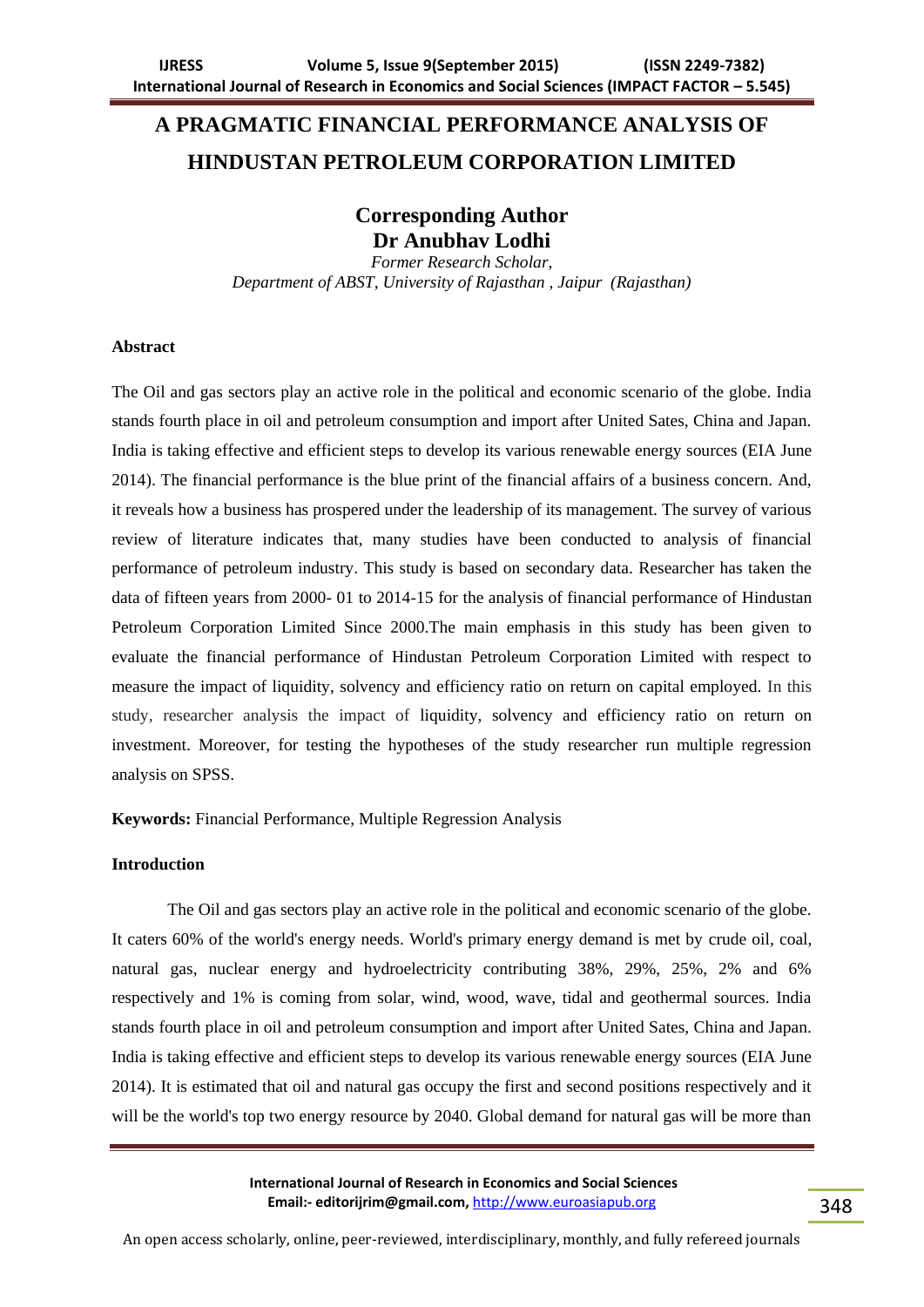60 per cent of level and it will be the fastest growing major fuel source over this period. The incremental demand for oil and natural gas is expected from developing countries like India and China where oil consumption is expected to grow at the rate of 3.8 percent and 2.4 percent respectively. Hence an attempt has been made to study the financial health of selected oil and natural gas companies in India.

# **Financial Performance: Concept**

The financial performance is the blue print of the financial affairs of a business concern. And, it reveals how a business has prospered under the leadership of its management. It shows that the act of performing the financial activity of the organization. In other words, we can say that the financial objective of the firm has been achieved or not. In broader sense, it is a process of measuring the result of a firm's policies and operations in a monetary term. The financial performance is also useful for the measurement of the overall financial health of the organization over a given period of time. This technique is also play a vital role for the comparison with other industry. Therefore, financial statements are significant analytical tools for the manager of the business. Moreover, the finance is the base for every business activities. Hence, it is essential to analyze the financial performance of the company with their financial statement.

# In my opinion, **"Finance is the Oxygen for the business. As life is not possible on the Earth without Oxygen, same as business could not survive without the finance". Hindustan Petroleum Corporation Limited: A Profile**

The birth name of Hindustan Petroleum Corporation Limited was known as Standard Vacuum Refining Company of India Limited as on July 5th, 1952. After spent a decade of their progress the company name was changed to ESSO Standard Refining Company of India Limited in 31st March, 1962. In the year 1974, the Hindustan Petroleum Corporation Limited comes into being after the takeover and merger of erstwhile ESSO Standard and Lube India Limited.Whereas, the Caltex Oil Refining India Ltd was taken over by Government of India in 1976 and Kosan Gas Company, was the concessionaries of HPCL in the domestic LPG market, were merged with Hindustan Petroleum Corporation Limited in the year 1978 and 1979 respectively. The Hindustan Petroleum Corporation Limited is a Government of India Enterprise with a Navratna Status**,** and a Forbes 2000 and Global Fortune 500 company**.** It had originally been incorporated as a company under the Indian Companies Act 1913. It is listed on the Bombay Stock Exchange and National Stock Exchange India.The Hindustan Petroleum Corporation Limited has an annual sales / income from operations of Rs2,17,061.11Crores during FY 2014-15, having about 20% Marketing share in India among PSUs and a strong market infrastructure.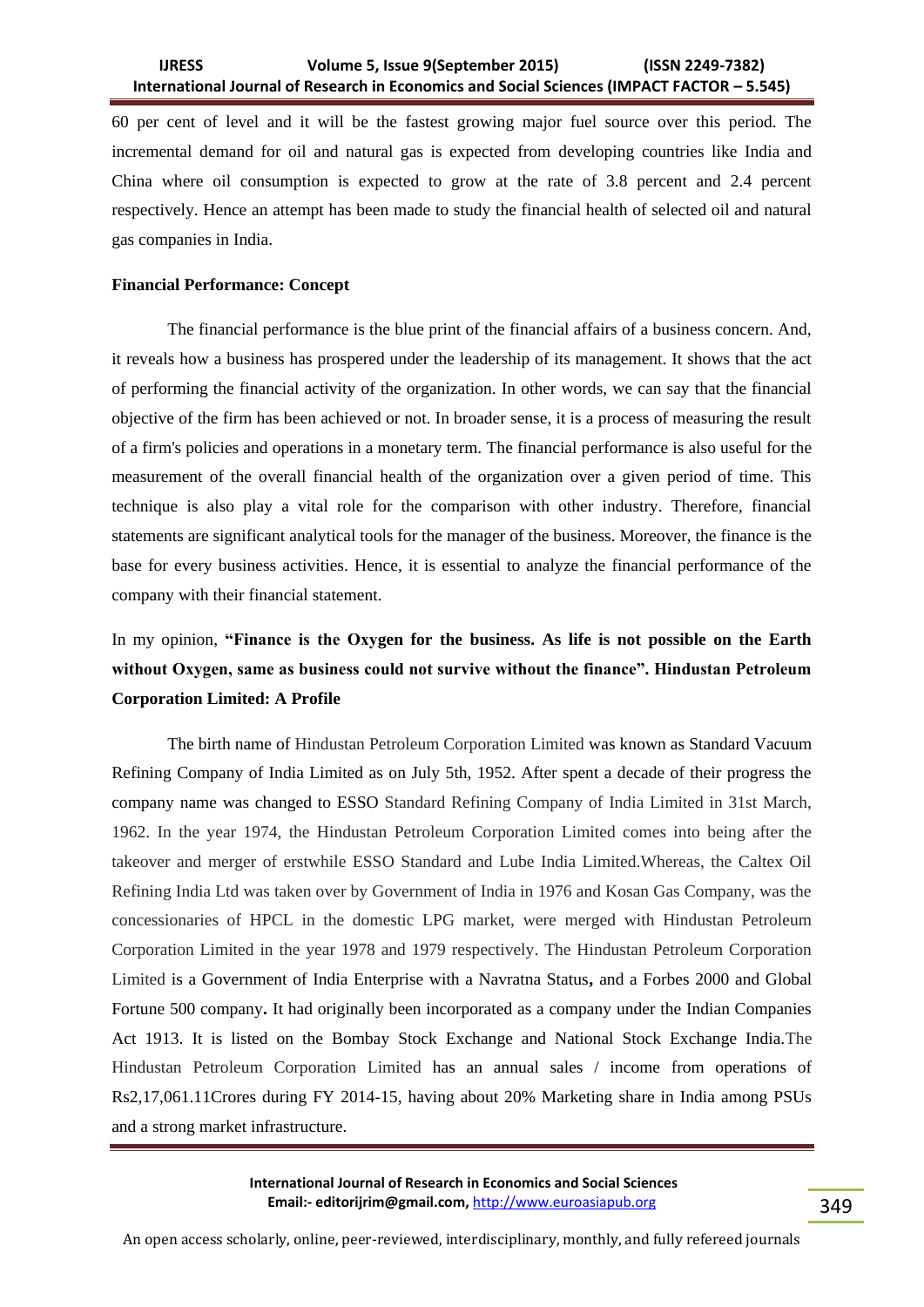### **Review of Literature**

A research paper authored by **M. Yameen and I. Ahmad** (2015) entitled, "Impact of Corporate Governance Practices on Financial Performance of Hindustan Petroleum Corporation Limited". They have tested the role corporate governance practices for the improvement of the operating performance, financial efficiency and shareholder's wealth in the organization. And, also found that that the corporate governance has positive impact on the overall financial performance of Hindustan Petroleum Corporation Limited.

A research paper inscribed by **Artta Bandhu Jena** (2015) entitled, "Profitability Analysis: A Study of Hindustan Petroleum Corporation Limited". In his study, he has focused on to analysis of the profitability position, financial system, profit margin and expenses ratio. He has found that the overall profitability position is good and suggested that HPCL is required good strategies for maintaining the profitability in future. In specific, the researcher has covered the Petroleum Industry of India in related with the financial performance of the petroleum industry.

An article authored by **Harvinder Singh and Praveen Kumar** (2014) entitled, "Capital Structure Analysis of Oil Industry-An Empirical Study of HPCL, IOCL & BPCL". The researchers in the study mainly focus on capital structure and to examine the performance of debt and equity among the same companies. Various ratios have been used to analysis the capital structure like debt equity ratio, proprietary ratio, solvency ratio, fixed interest coverage ratio, and financial leverage ratio. The researchers have found that these companies are performing well and suggested to raise capital with the help of debt capital rather than share capital because these companies having high rate of earning and reserves as compared to rate of interest . For the same study, these can maximize the shareholders wealth.

An article authored by **Pratik P. Valand** (2014) entitled, "The challenges and Future Prospects of India's Petroleum Product Refineries". In his research study, he has mainly focus on key challenges of petroleum industry in India. A research paper inked by **Muhammad Taqi** (2013) entitled, Financial Appraisal and Analysis of Minerals and Metals Trading Corporation (MMTC).In his study, he has measure the financial performance with the help of liquidity ratios, profitability ratios and activity ratios. In the liquidity ratios, researcher has taken current ratio, liquid ratio, cash position ratio and working capital turnover ratio. In the field of profitability ratios, he has focused on gross profit ratio, operating profit ratio, net profit ratio, return on shareholders' fund and return on capital employed. Moreover, in the case of activity ratios, current study covers inventory turnover ratio, debtors turnover ratio, fixed assets turnover ratio, total assets turnover ratio. In order to analysis the financial performance of MMTC researcher has used various statistical tools i.e. student t test and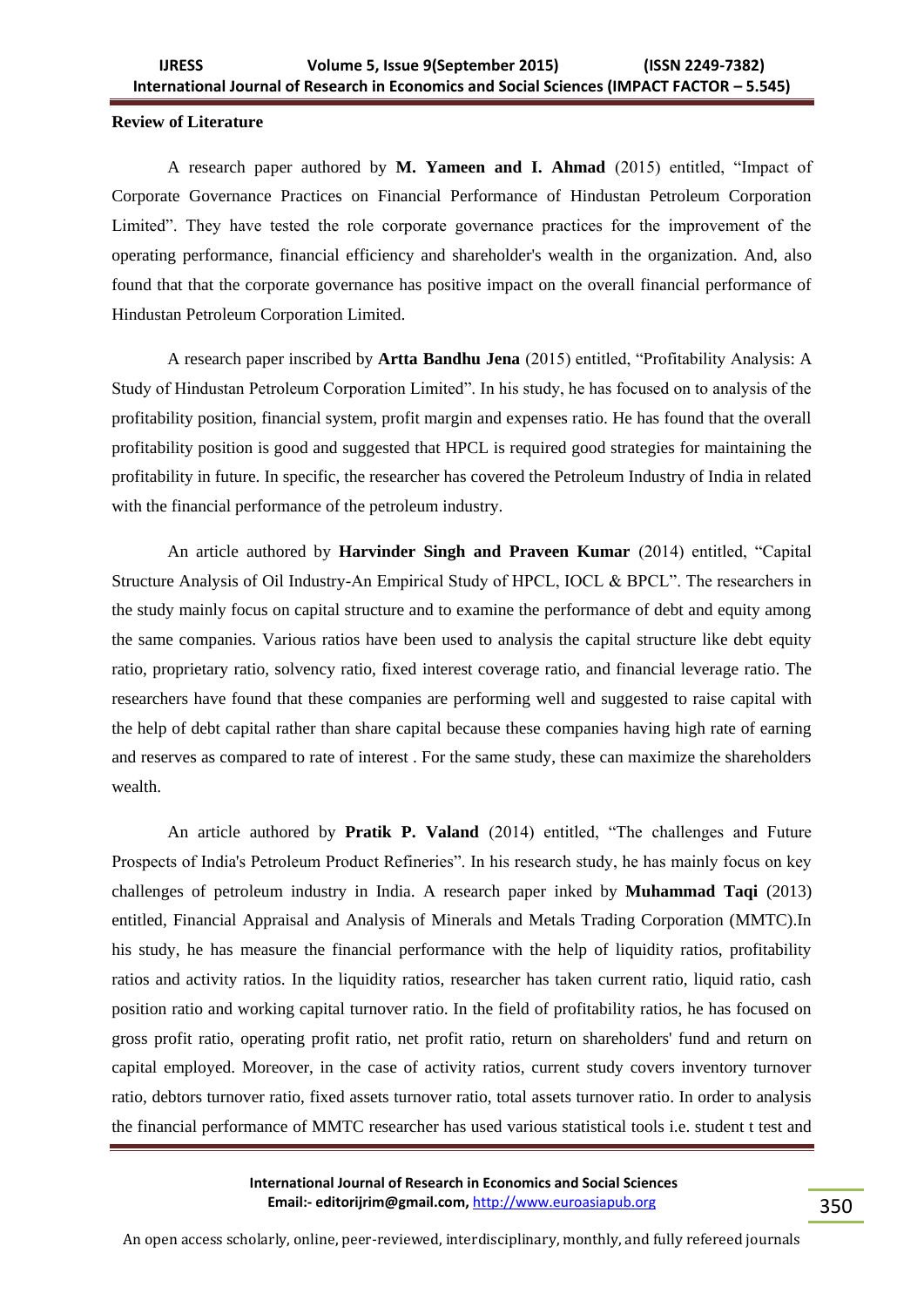spearman's rank correlation test. The normality of the data has been checked through descriptive statistics. On the other hand the one sample t test has been applied to check the significant difference in various financial ratios of MMTC with the help of SPSS 20. And, growth in various ratios is judged through one sample t test at 95% degree of significant.

An article authored by **Sugandharaj Kulkarni** (2011) entitled, "A Study on fundamental Analysis of ONGC" the present study examined the economic factors which directly or indirectly affect the performance of ONGC. According to his study fundamental means economic health of a company. The fundamental analysis has done into deep rather than day to day movement in its share price. Those who are equity investors, they are interested to know about the intrinsic value of a company stock. As per the study a logical and systematic approach to estimate the future profits and company performance depends not only on its own efforts but also on the industry and economic factors.

# **Research Gap**

From the above review of empirical works, it is clear that the researcher has approached the various aspects of analysis of financial performance. The survey of various review of literature indicates that, many studies have been conducted to analysis the financial performance of petroleum industry. But, researcher couldn't came to across to evaluate the financial performance of Hindustan Petroleum Corporation Limited with respect to measure the impact of liquidity, solvency and efficiency ratio on return on capital employed. Therefore, to cover the gap in the earlier studies, the present is undertaken to give an insight into the financial performance of Hindustan Petroleum Corporation Limited by attempting to offer a detailed examination of the profitability, liquidity, solvency and efficiency and, identifying the relationship between liquidity, solvency and efficiency with profitability in this study.

#### **Objectives of the Study**

- 1. To evaluate the financial performance of Hindustan Petroleum Corporation Limited in respect of liquidity, Solvency, Efficiency and Profitability.
- 2. To measure the impact of Liquidity, Solvency and Efficiency on Return on Investment.

# **Hypotheses of Study**

In order to measure the impact of Liquidity, Solvency and Efficiency on Return on Investment of the Hindustan Petroleum Corporation Limited the following hypotheses have been formulated: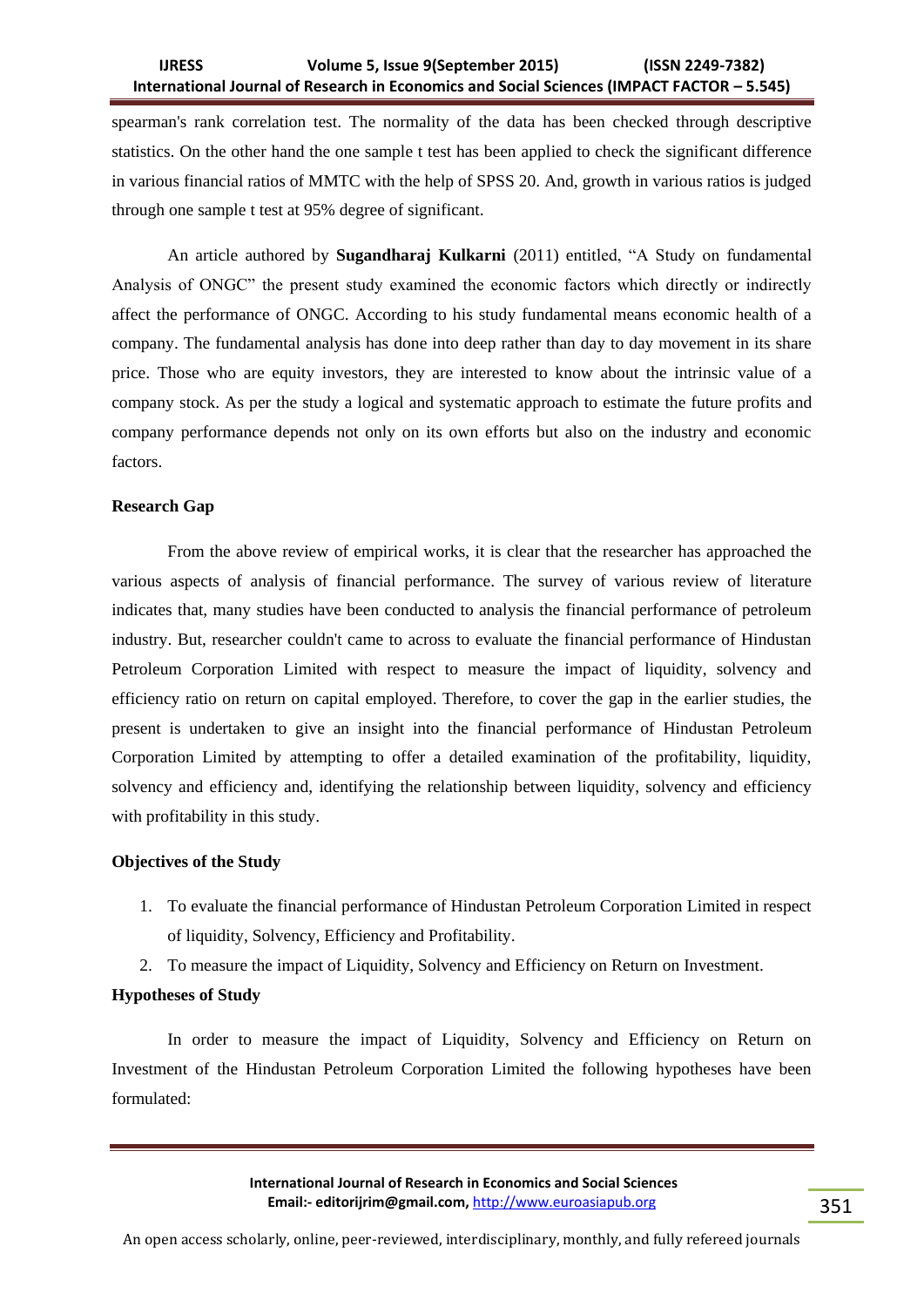**Ho1:** There is no significant impact of Current Ratio on ROCE.

**Ho2:** There is no significant impact of Liquid Ratio on ROCE.

**Ho3:** There is no significant impact of Debt Equity Ratio on ROCE.

**Ho4:** There is no significant impact of Long Term Debt Equity Ratio on ROCE.

**Ho5:** There is no significant impact of Interest Coverage Ratio on ROCE.

**Ho6:** There is no significant impact of Inventory Turnover Ratio on ROCE.

**Ho7:** There is no significant impact of Debtors Turnover Ratio on ROCE.

### **Methodology of the Study**

This study is based on secondary data. Researcher has taken the data of fifteen years from 2000-01 to 2014-15 for the analysis of financial performance of Hindustan Petroleum Corporation Limited Since 2000. The non-financial data has been excluded in this study. Researcher has personally collected the data from the various sources like published annual reports of the Hindustan Petroleum Corporation Limited since 2000 from its websites. In this study, researcher used multiple regression analysis for the testing of the hypotheses.In order to measure the impact of liquidity, solvency and efficiency on return on investment. The researcher has taken return on capital employed as a dependent variable under return on investment. The independent variable in liquidity, solvency and efficiency ratios are selected as current ratio, quick ratio, debt-equity ratio, long term debt equity ratio, interest coverage ratio, debtor turnover ratio, inventory turnover ratio respectively on the basis of previous studies. Moreover, the researcher has tested the hypotheses with the help of multiple regression analysis on SPSS.

**Liquidity Ratio:** The liquidity refers to the ability of a business concern to meet its current obligations without any delay.

**Current Ratio:** It is calculated by dividing the current assets by current liabilities. It measures the short term financial condition of the firm. The ratio of 2 to 1 is considered satisfactory for the organization.

Current Ratio = Current Assets / Current Liabilities

**Quick Ratio:** The quick ratio indicates the relationship between liquid assets and current liabilities. An asset is liquid if it can be converted into cash immediately. Generally, a quick ratio of 1 to 1 is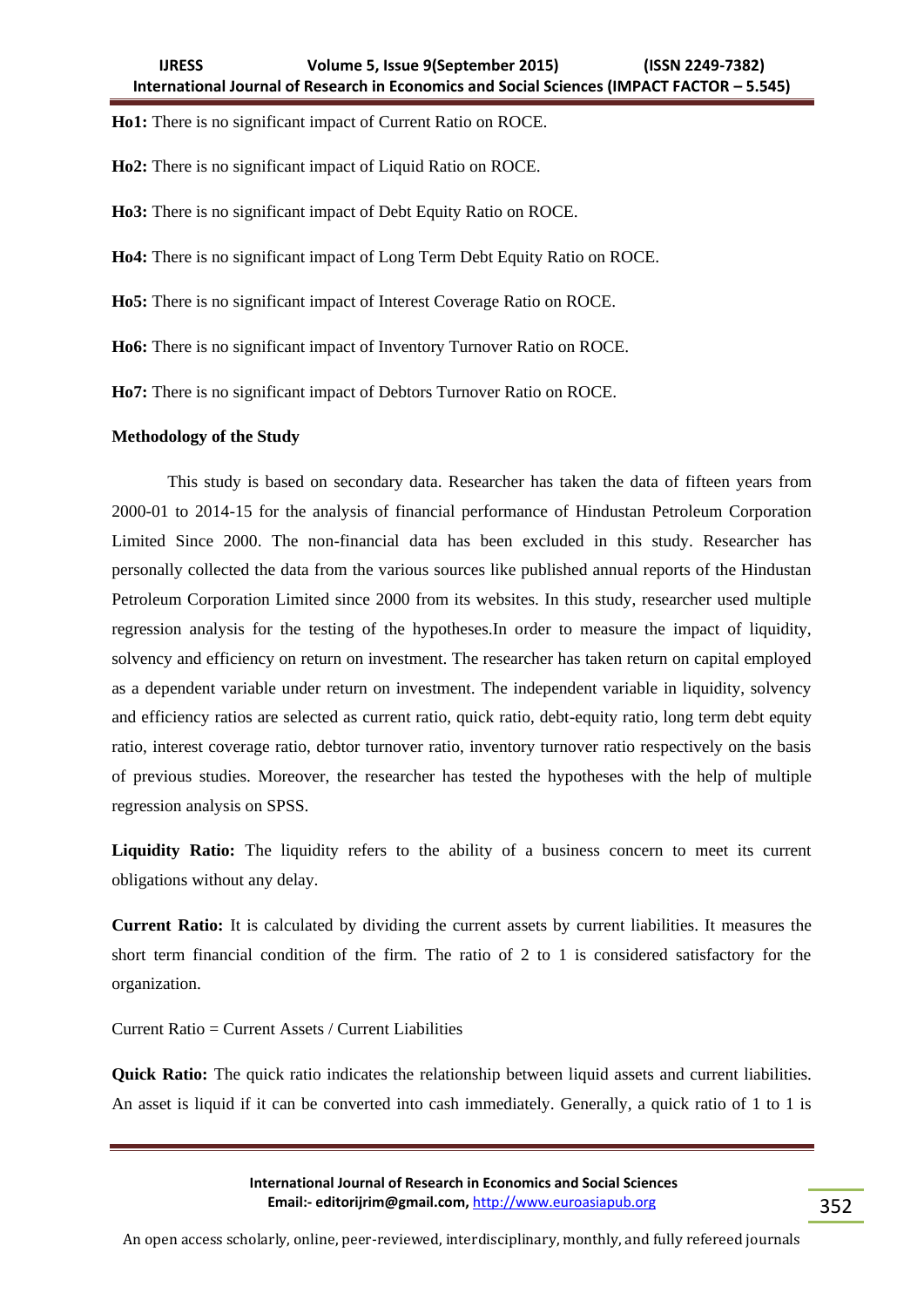considered to represent a satisfactory current financial condition. Quick Ratio = Current Assets – (Stock + Prepaid Expenses) / Current Liabilities

# **Table 1: Liquidity Ratio (In Times)**

| Year    | <b>Current Ratio</b> | <b>Quick Ratio</b> |
|---------|----------------------|--------------------|
| 2000-01 | 0.98                 | 0.83               |
| 2001-02 | 0.66                 | 0.41               |
| 2002-03 | 0.84                 | 0.37               |
| 2003-04 | 0.89                 | 0.44               |
| 2004-05 | 0.89                 | 0.45               |
| 2005-06 | 0.91                 | 0.34               |
| 2006-07 | 0.82                 | 0.29               |
| 2007-08 | 1.03                 | 0.51               |
| 2008-09 | 0.93                 | 0.53               |
| 2009-10 | 0.74                 | 0.43               |
| 2010-11 | 0.77                 | 0.44               |
| 2011-12 | 0.66                 | 0.52               |
| 2012-13 | 0.68                 | 0.71               |
| 2013-14 | 0.73                 | 0.57               |
| 2014-15 | 0.61                 | 0.31               |

**Annual Reports of HPCL from 2000-01 to 2014-15 Figure 1: Liquidity Ratio**



**Source:** Drawn from Table 1 **Analysis** 

The table no. 1 shows that the current ratio of the company is below the standard norms of the current account ratio i.e. 2:1 and quick ratio i.e. 1:1. In the year 2007-08, the current ratio is recorded highest during the study period i.e. 1.03 and 0.61 is lowest in the year 2014-15. On the other hand in terms of quick ratio the maximum and minimum is 0.83 and 0.29 in the year 2000-01 and 2006-07 respectively. With the help of analysis researcher has found that the liquidity position of the HPCL is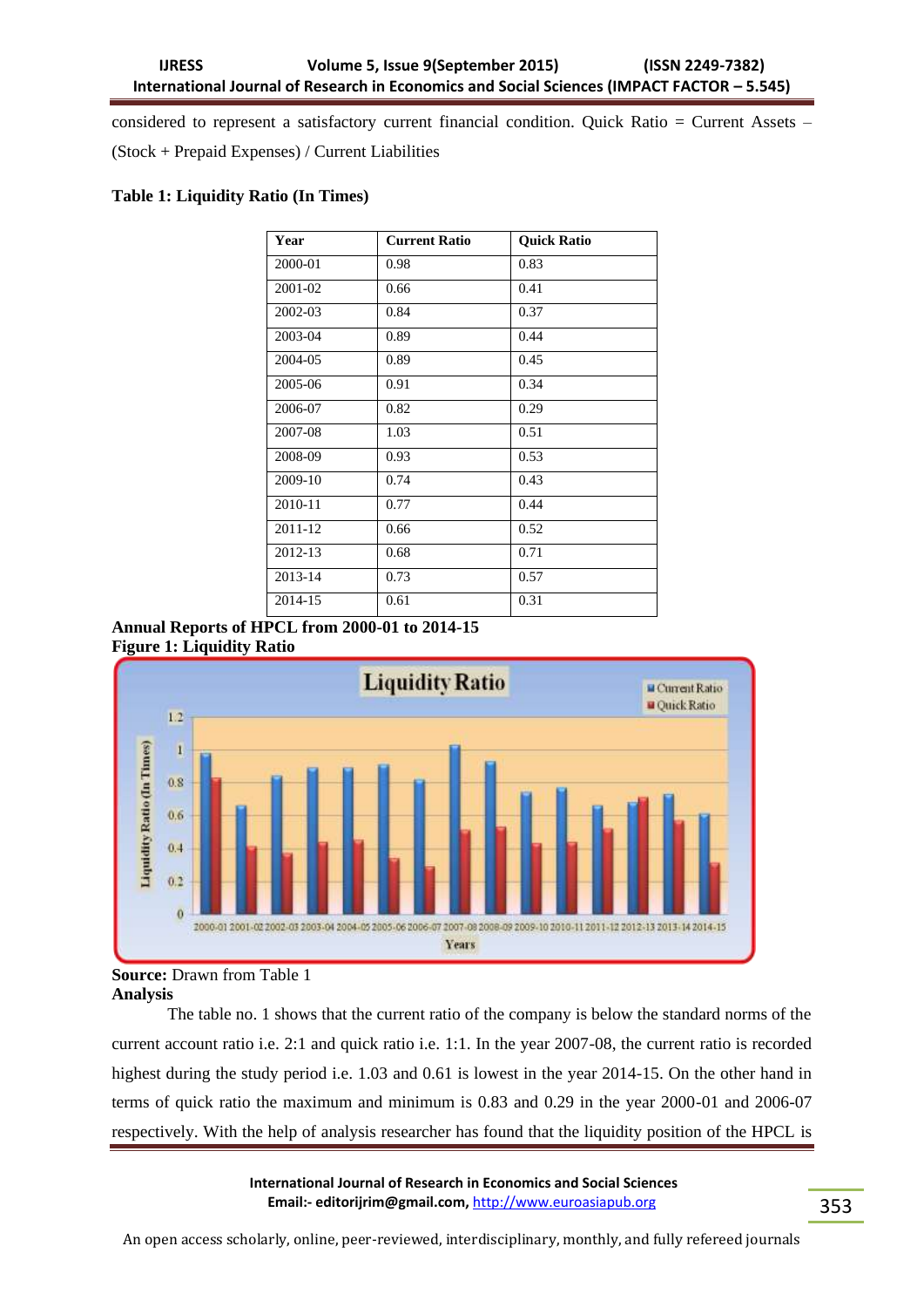not meeting with the standard norms of the liquidity ratio. The figure 1 displays the graph of the current ratio and quick ratio from 2000-01 to 2014-15. On the X-axis the value of ratios are plotted and on the Y-axis. Moreover, the figure indicates the actual position of the current and liquid ratio.

**Solvency Ratio:** The word "solvency" refers to the ability of a concern to meet its long term debts or obligations.

**Debt-Equity Ratio:** The debt-equity ratio indicates what proportion of debt and equity is using to finance its assets. The debt-equity ratio is also known as external to internal equity ratio. Debt-Equity  $Ratio = Debt / Equity$ 

**Interest Coverage Ratio:** This ratio measures the firms' ability to make contractual interest payments. It defines the relationship between operating profit or earnings before interest and taxes to fixed interest charges on loan (Khan and Jain 2005). Interest Coverage Ratio = EBIT / Interest Charges

Long term Debt-Equity Ratio: It indicates the relationship between long term debt to equity. Long term Debt-Equity Ratio = Long term Debt / Equity

| Year    | <b>DER</b> | <b>LTDER</b> | <b>ICR</b> |
|---------|------------|--------------|------------|
| 2000-01 | 0.55       | 0.24         | 0.45       |
| 2001-02 | 0.54       | 0.21         | 5.21       |
| 2002-03 | 0.2        | 0.09         | 16.38      |
| 2003-04 | 0.22       | 0.05         | 51.62      |
| 2004-05 | 0.26       | 0.02         | 20.69      |
| 2005-06 | 0.76       | 0.51         | 2.67       |
| 2006-07 | 1.1        | 0.9          | 5.43       |
| 2007-08 | 1.59       | 1.19         | 2.15       |
| 2008-09 | 2.12       | 1.79         | 1.53       |
| 2009-10 | 1.84       | 1.02         | 3.61       |
| 2010-11 | 1.99       | 1.1          | 3.37       |
| 2011-12 | 2.09       | 0.48         | 1.55       |
| 2012-13 | 2.36       | 0.65         | 1.67       |
| 2013-14 | 2.13       | 1.04         | 3          |
| 2014-15 | 1.06       | 0.93         | 6.87       |

# **Table 2: Solvency Ratio (In Times)**

**Annual Reports of HPCL from 2000-01 to 2014-15**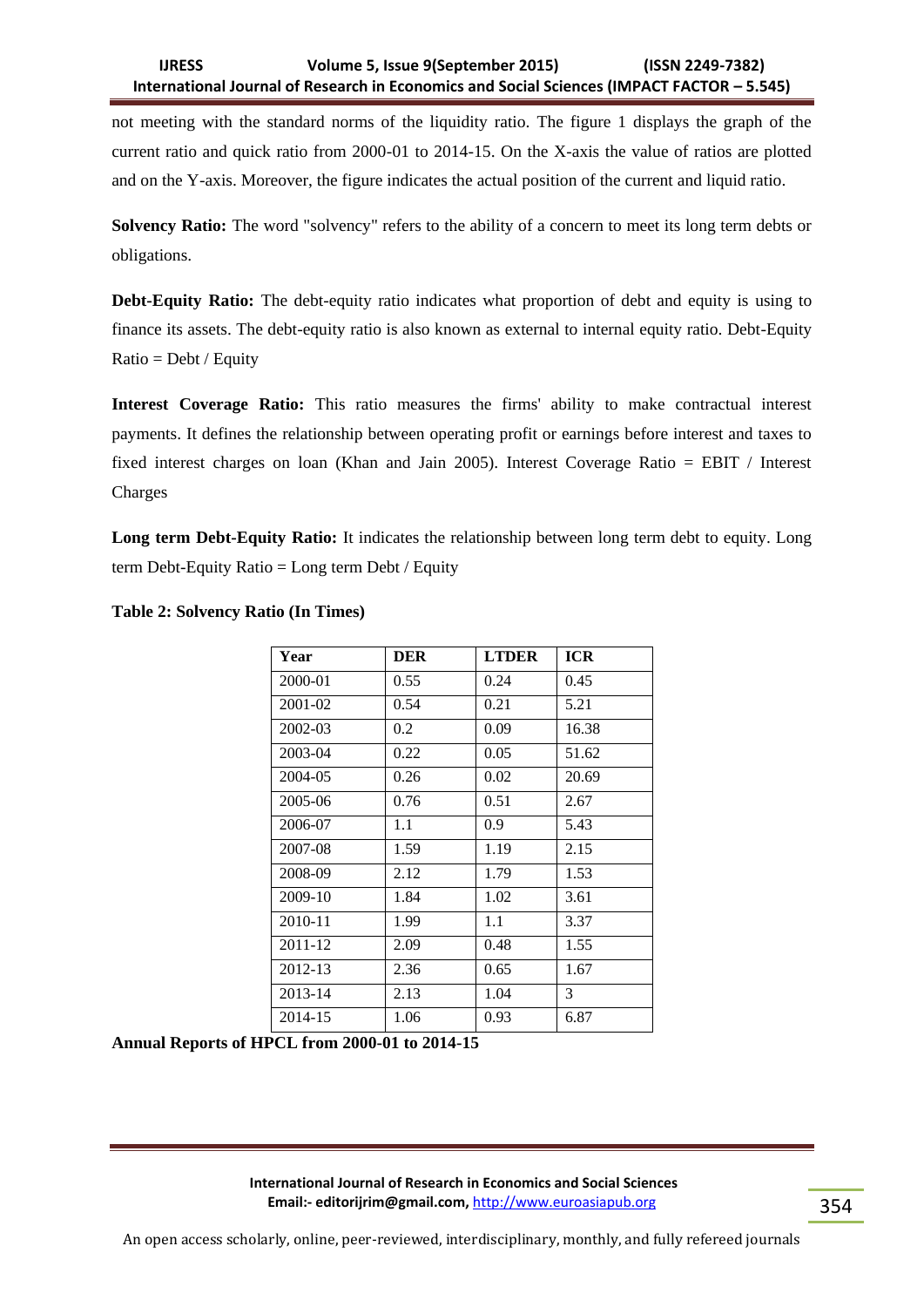### **Analysis**

The table no. 2 reveals that the debt-equity ratio recorded highest in the year 2012-13 i.e. 2.36 and lowest is found in the year 2002-03. Moreover, on the basis of research data researcher found after 2006-07 the debt-equity ratio remains above the 1 to 1 ratio. The increasing trend of debt-equity ratio shows that the company is using more debt in the business with some fluctuations.On the other hand, in the case of long term debt equity ratio remains below 2 in times. The highest ratio was recorded in 2008-09 i.e. 1.79. But, in the year 2004-05 the long term debt equity ratio was very low. Which indicates the less used of long term in the business.Moreover, in the case of interest coverage ratio high ratio is considered beneficial for the long term creditors. The ICR was very high in the year 2003-04 i.e. 51.62. It shows a very high interest of payment is made to lenders. Higher ratio attracts more outsider funds. But, in the year 2000-01 the ICR was very low i.e.0.45. Meanwhile, after 2004- 05 researcher found that the ICR in very fluctuating mood.

The figure 2 display the graph of the debt-equity ratio, long term debt-equity ratio and interest coverage ratio from 2000-01 to 2014-15. On the X-axis the value of ratios are plotted and on the Yaxis years are shown.



#### **Figure 2: Solvency Ratio**

**Source:** Drawn from Table 2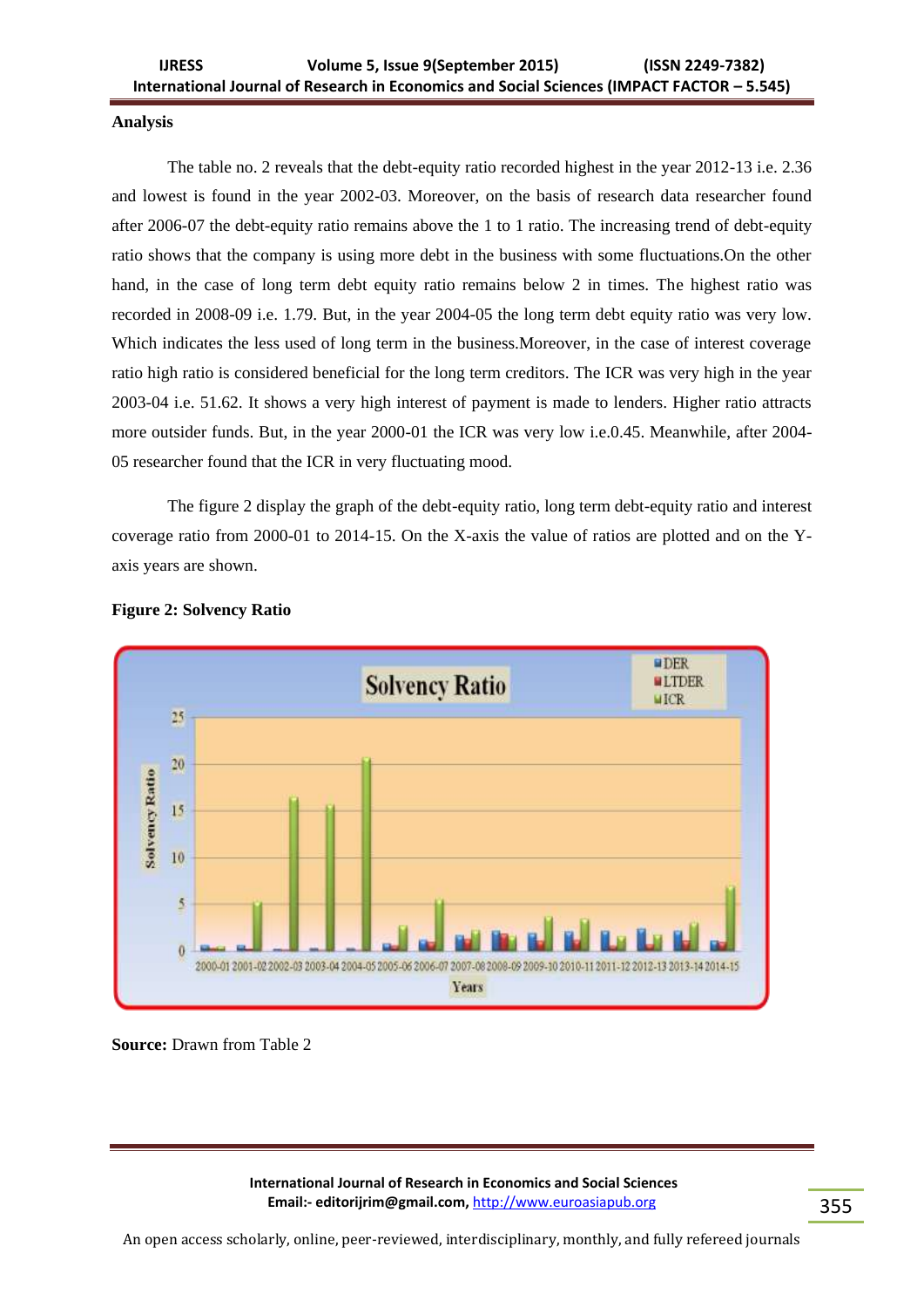**Efficiency Ratio:** Funds are invested in many assets in a business to make sales and generate profits. And, the efficiency of an assets are managed directly affect the volume of sales. The greater the amount of sale and profit indicates the better management of assets.

**Inventory Turnover Ratio:** The inventory turnover ratio shows the efficiency of the firm in order to production of the firm and selling of its product. It indicates the relationship between costs of goods sold and average inventory. Moreover, a high inventory turnover ratio indicates good inventory management.

Inventory Turnover Ratio = Costs of Goods Sold / Average Inventory

**Debtors Turnover Ratio:** A firm sells their goods and services for cash as well as credit. Basically, to sell goods and services in credit is a kind of marketing tools in the hands of the companies.

Debtor Turnover Ratio = Credit Sales / Average Debtors

**Investment Turnover Ratio: I**t defines how efficiently a company is using their debt and equity to generate revenues. Higher the ratio indicates more efficient the company. The company can raise capital in ways one is to issue shares and borrow money from creditors. Debt includes both long as well as short term securities.

Investment Turnover Ratio = Revenues / Equity + Debt

**Fixed Assets Turnover Ratio:** It is an activity ratio that explain how an efficient manner a company using their fixed assets in generating revenues.

Fixed Assets Turnover Ratio = Net Revenue / Average Fixed Assets

**Total Assets Turnover Ratio:** The total asset turnover ratio evaluates the capability of a firm to use their assets to smoothly generate sales.

Total Assets Turnover Ratio = Net Sales / Total Assets

**Assets Turnover Ratio:** It defines the value of a company's sales generated relative to the value of its assets. The asset turnover ratio often used as an indicator of the efficiency with which a company is deploying its assets in generating revenue. Assets Turnover Ratio = Sales / Total Assets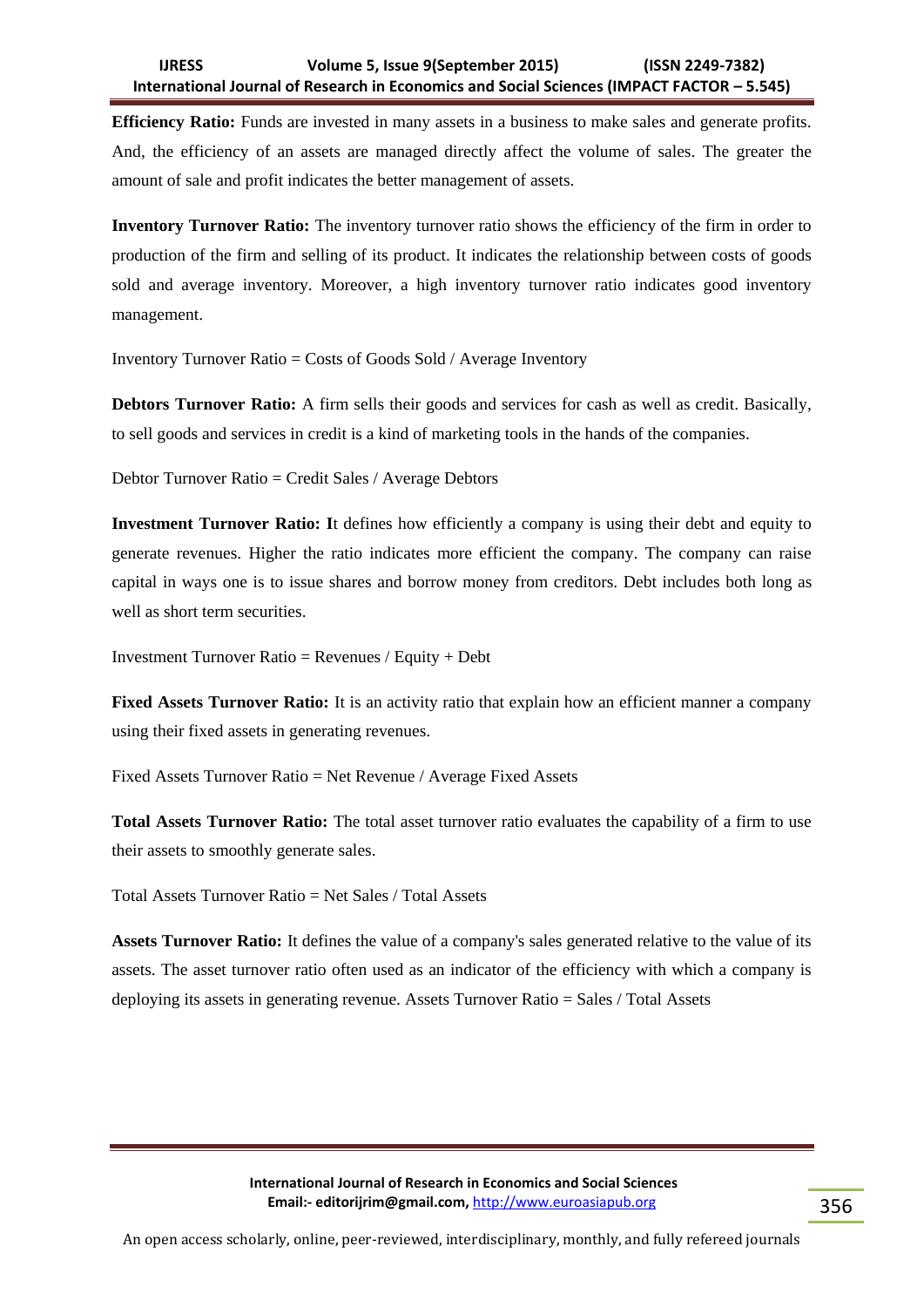# **Table 3: Efficiency Ratios (In Times)**

| Year    | <b>ITR</b> | <b>DTR</b> | <b>IVR</b> | <b>FATR</b> | <b>TATR</b> | <b>ATR</b> |
|---------|------------|------------|------------|-------------|-------------|------------|
| 2000-01 | 11.63      | 76.57      | 12.93      | 7.08        | 4.44        | 4.77       |
| 2001-02 | 11.05      | 59.04      | 12.67      | 5.98        | 4.39        | 4.16       |
| 2002-03 | 9.56       | 59.11      | 10.84      | 7.17        | 6.05        | 5.69       |
| 2003-04 | 9.58       | 55.31      | 10.95      | 7.44        | 5.46        | 5.89       |
| 2004-05 | 10.63      | 58.73      | 11.84      | 8.15        | 5.68        | 6          |
| 2005-06 | 9.18       | 58.53      | 10.14      | 8.23        | 4.65        | 5.49       |
| 2006-07 | 11.14      | 60.42      | 12.31      | 7.92        | 4.47        | 5.05       |
| 2007-08 | 9.47       | 63.44      | 9.47       | 5.35        | 3.83        | 4.4        |
| 2008-09 | 15.31      | 63.23      | 15.31      | 6.22        | 3.74        | 4.11       |
| 2009-10 | 9.28       | 45.87      | 9.28       | 4.32        | 3.28        | 3.23       |
| 2010-11 | 8.68       | 52.33      | 8.68       | 4.53        | 3.57        | 3.78       |
| 2011-12 | 9.17       | 57.35      | 9.17       | 5.37        | 4.4         | 4.56       |
| 2012-13 | 12.58      | 48.64      | 12.58      | 5.63        | 4.49        | 4.76       |
| 2013-14 | 12.38      | 42.93      | 12.38      | 5.29        | 4.77        | 4.79       |
| 2014-15 | 16.75      | 45.57      | 16.75      | 4.33        | 6.29        | 5.16       |

**Annual Reports of HPCL from 2000-01 to 2014-15** 

# **Figure 3: Efficiency Ratio**



**Source: Drawn from Table 3**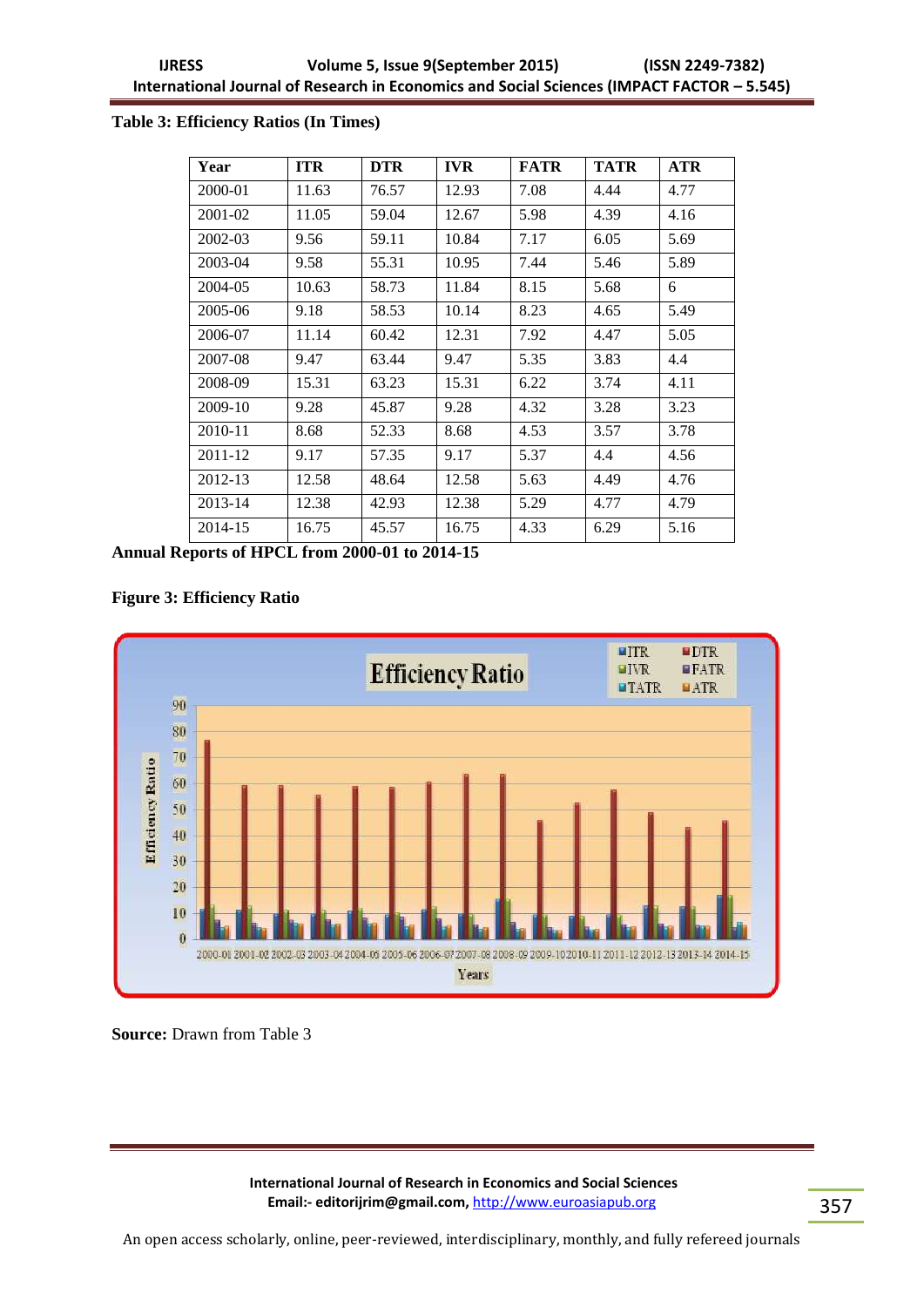### **Analysis**

The efficiency ratios estimated that how effectively a firm is using its assets. In the case of ITR, a high inventory turnover ratio indicates good inventory management. The ITR is maximum in the year of 2014-15 i.e. 16.75. The ITR is lowest in the year of 2010-11 i.e. 8.68. Regarding IVR researcher found fluctuating trends in the ratio. Meanwhile, the debtor turnover ratio is recorded satisfactory. Moreover, the fixed assets to turnover ratio, total assets to turnover ratio and assets turnover ratio highest recorded 8.23, 6.29 and 5.89 in the year 2005 -06, 2014-15 and 2003-04 respectively. In all the efficiency ratios we couldn't found uniformity in the management of the assets. It means unevenly these ratios managed very efficiently and effectively.

The figure 3 shows the efficiency ratios of Hindustan Petroleum Corporation Limited.

**Profitability Ratios:** The profitability of a company can be defined as its capability to generate income which exceeds its liabilities. The profitability is defined as a substitution of financial performance. And, it is one of the main objectives of the management of the organization.

**Gross Profit Ratio:** It defines the relationship between gross profits to net sales.

Gross Profit Ratio = Gross Profit / Net Sales x 100

**Operating Ratio:** The operating ratio defines the association between cost of goods sold and other operating expenses divided by net sales. The ratio evaluated the cost of operations per rupee of sale.

Operating Ratio = Operating Cost / Net Sales x 100

**Operating Profit Ratio:** The operating profit ratio defines the relationship between operating profit and sales.

Operating Profit Ratio = Operating Profit / Sales x 100

**Net Profit Ratio:** The net profit explains the association between net profit after tax and net sales of the firm. Moreover, it indicates the efficiency of the management of the company in terms of manufacturing, selling, administrative and the different activities of the firm. Net Profit Ratio = Net Profit after Tax / Net Sales x 100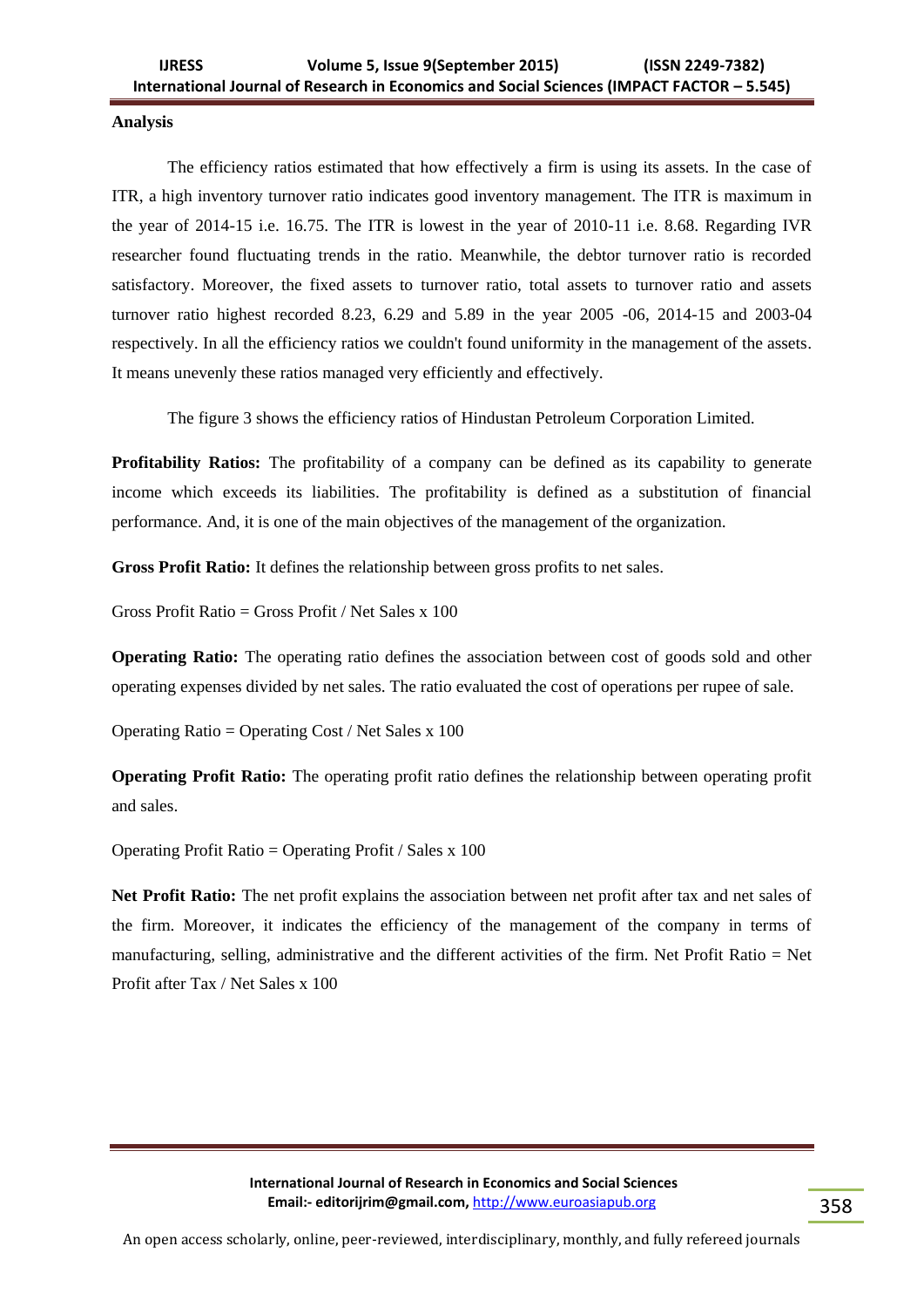**Return on Investment:** When profitability ratios are computed with the help of investments is known as return on investment. According to literature there are three broad categories of return on investment are:

- (i) Return on Assets
- (ii) Return on Capital Employed
- (iii) Return on Shareholders' Equity

**Return on Assets:** It defines the relationship between net profit after tax and assets are used in the business to generate profits. The return on assets is used to evaluate the profitability of the assets of a firm.

Return on Assets = Net Profit after Tax / Average Total Assets

**Return on Capital Employed:** It indicates the relationship between profits and the capital employed. It is the key ratio to measure the overall profitability and efficiency of a business. ROCE = NOPAT – (WACC x Capital Employed)

**Return on Shareholders' Equity:** It measures the return on the owners i.e. preference and equity shareholders' investment in the firm. In other words, it defines return on owners' funds.

| Year                                                                                                                                                                                                                                                                                                                                                                                                                                                                                                  | <b>OPR</b> | <b>PBIT</b> | GPR  | <b>NPR</b> | <b>ROCE</b> |
|-------------------------------------------------------------------------------------------------------------------------------------------------------------------------------------------------------------------------------------------------------------------------------------------------------------------------------------------------------------------------------------------------------------------------------------------------------------------------------------------------------|------------|-------------|------|------------|-------------|
| 2000-01                                                                                                                                                                                                                                                                                                                                                                                                                                                                                               | 3.78       | 2.78        | 3.91 | 2.43       | 17.12       |
| 2001-02                                                                                                                                                                                                                                                                                                                                                                                                                                                                                               | 4.47       | 3.14        | 4.39 | 1.98       | 16.92       |
| 2002-03                                                                                                                                                                                                                                                                                                                                                                                                                                                                                               | 5.74       | 4.54        | 5.97 | 3.15       | 31.15       |
| 2003-04                                                                                                                                                                                                                                                                                                                                                                                                                                                                                               | 6.26       | 5.06        | 6.61 | 3.69       | 30.41       |
| 2004-05                                                                                                                                                                                                                                                                                                                                                                                                                                                                                               | 3.49       | 2.39        | 3.75 | 2.11       | 15.89       |
| 2005-06                                                                                                                                                                                                                                                                                                                                                                                                                                                                                               | 1.14       | 0.17        | 1.33 | 0.56       | 2.75        |
| 2006-07                                                                                                                                                                                                                                                                                                                                                                                                                                                                                               | 2.8        | 2.01        | 2.85 | 1.74       | 11.41       |
| 2007-08                                                                                                                                                                                                                                                                                                                                                                                                                                                                                               | 1.77       | 0.94        | 0.95 | 1.08       | 6.23        |
| 2008-09                                                                                                                                                                                                                                                                                                                                                                                                                                                                                               | 2.63       | 1.83        | 1.84 | 0.45       | 9.48        |
| 2009-10                                                                                                                                                                                                                                                                                                                                                                                                                                                                                               | 3.08       | 1.98        | 2    | 1.21       | 9.91        |
| 2010-11                                                                                                                                                                                                                                                                                                                                                                                                                                                                                               | 2.49       | 1.42        | 1.43 | 1.15       | 7.93        |
| 2011-12                                                                                                                                                                                                                                                                                                                                                                                                                                                                                               | 2.31       | 1.34        | 1.35 | 0.51       | 8.48        |
| 2012-13                                                                                                                                                                                                                                                                                                                                                                                                                                                                                               | 2.06       | 1.09        | 1.1  | 0.43       | 7.31        |
| 2013-14                                                                                                                                                                                                                                                                                                                                                                                                                                                                                               | 2.34       | 1.35        | 1.35 | 0.77       | 8.54        |
| 2014-15<br>$\blacksquare$ $\blacksquare$ $\blacksquare$ $\blacksquare$ $\blacksquare$ $\blacksquare$ $\blacksquare$ $\blacksquare$ $\blacksquare$ $\blacksquare$ $\blacksquare$ $\blacksquare$ $\blacksquare$ $\blacksquare$ $\blacksquare$ $\blacksquare$ $\blacksquare$ $\blacksquare$ $\blacksquare$ $\blacksquare$ $\blacksquare$ $\blacksquare$ $\blacksquare$ $\blacksquare$ $\blacksquare$ $\blacksquare$ $\blacksquare$ $\blacksquare$ $\blacksquare$ $\blacksquare$ $\blacksquare$ $\blacks$ | 2.74       | 1.77        | 1.78 | 1.31       | 14.68       |

# **Table 4: Profitability Ratios (In Percentage)**

**Annual Reports of HPCL from 2000-01 to 2014-15**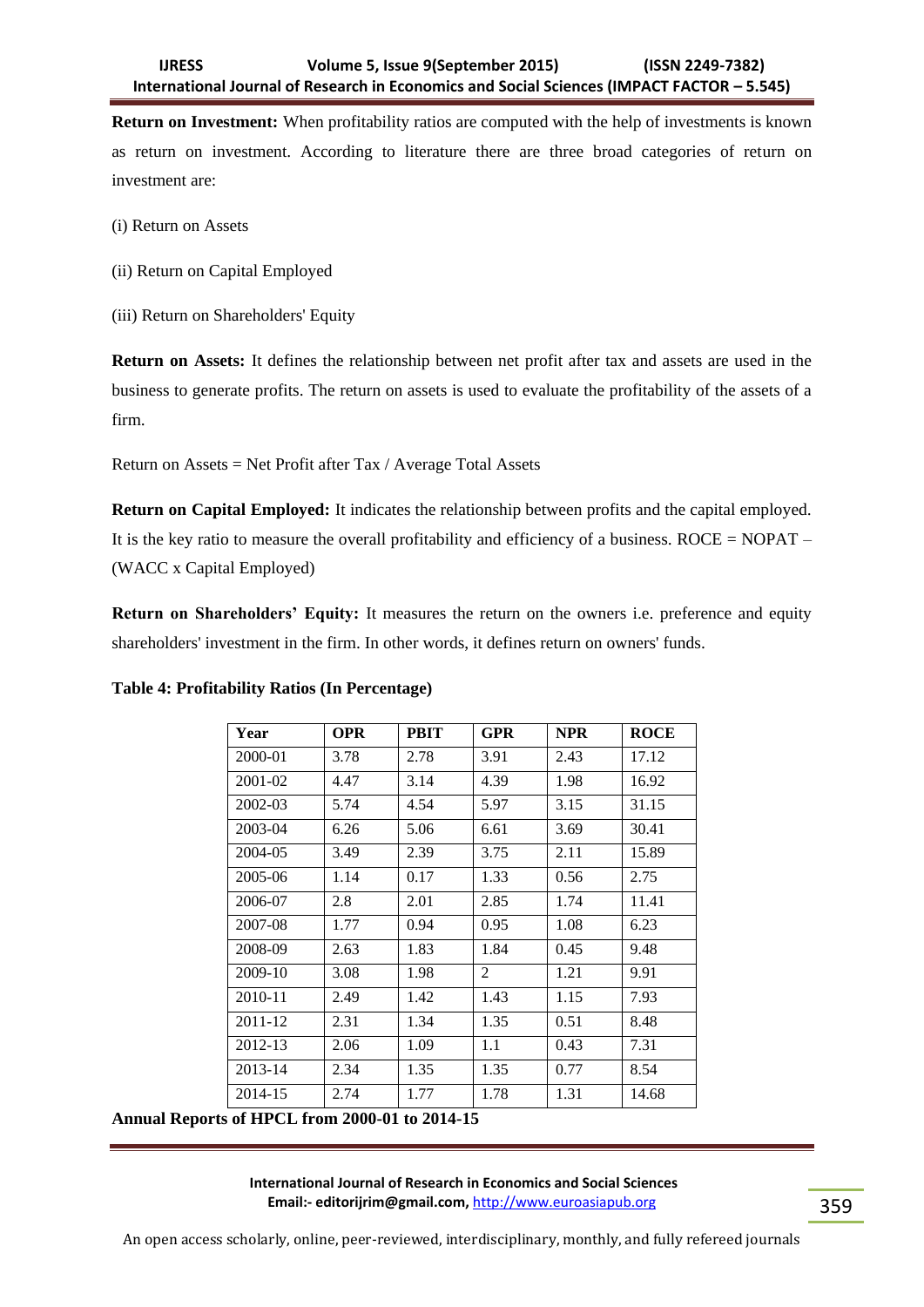# **Figure 4: Profitability Ratio**



# **Source:** Drawn from Table 4

# **Analysis**

The table no. 4 reveals that the operating profit ratio was highest in the year 2003-04 i.e. 6.26. Then it starts declining and reaches up to 1.14 in the year 2005-06. It may happen due fall in the sales.

The gross profit ratio shows a very high fluctuation trend of HPCL since 2000-01. The highest ratio of GPR is recorded in the year 2003-04 i.e. 6.61. After this year the GPR is started to decline and touched 0.95 in the year 2007-08. It may be due to the rise of cost of goods sold.

In the case of net profit ratio the highest NPR is recorded in the year 2003-04. It also not shows a good result for the company. The net profit ratio remains less than 1% in various years.

The ROCE indicates the return on investment. The high ratio is considered beneficial for the company. The highest ROCE is found in the year 2002-03 i.e. 31.15. On the other hand, the lowest ROCE was recorded in the year 2005-06 i.e. 2.75.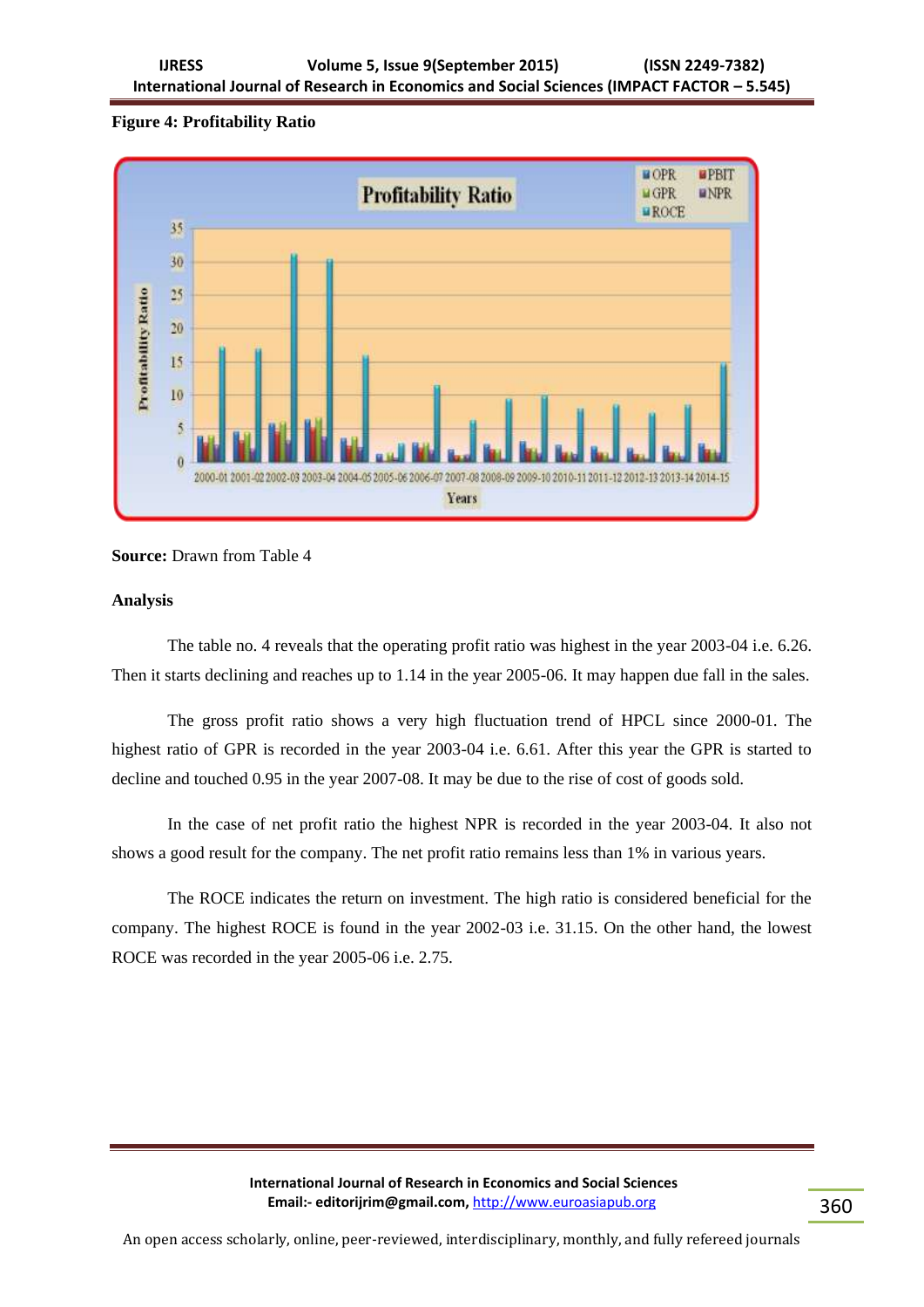# **Hypotheses Testing**

## **Table: Multiple Regression Analysis: Model Summary and Coefficient Table**

| <b>Model summary</b>      |                                                           |              |                          |                    |        |                     |            |                   |  |  |
|---------------------------|-----------------------------------------------------------|--------------|--------------------------|--------------------|--------|---------------------|------------|-------------------|--|--|
| R                         | $\tilde{R}^2$<br>Adjusted $R^2$                           |              |                          |                    |        |                     |            |                   |  |  |
|                           |                                                           |              |                          | SE of the Estimate |        | Sig F change.       |            |                   |  |  |
| 0.888                     | 0.788                                                     |              | 0.052<br>0.567<br>0.5361 |                    |        |                     |            |                   |  |  |
| <b>Notes</b>              |                                                           |              |                          |                    |        |                     |            |                   |  |  |
|                           | Independent variables: CR, LR, DER, LTDER, ICR, DTR, ITR. |              |                          |                    |        |                     |            |                   |  |  |
| Dependent Variables: ROCE |                                                           |              |                          |                    |        |                     |            |                   |  |  |
| <b>Coefficient Table</b>  |                                                           |              |                          |                    |        |                     |            |                   |  |  |
| Model                     | <b>Unstandardized</b><br><b>Standardized</b>              |              |                          | t-value            | Sig.   | <b>Collinearity</b> |            |                   |  |  |
|                           | Coefficient                                               |              | <b>Coefficient</b>       |                    | (p-    |                     |            |                   |  |  |
|                           | B                                                         | Std.         | <b>Beta</b>              |                    | Value) | <b>Tolerance</b>    | <b>VIF</b> | <b>Null</b>       |  |  |
|                           |                                                           | <b>Error</b> |                          |                    |        |                     |            | <b>Hypothesis</b> |  |  |
| (Constant)                | 35.165                                                    | 26.648       |                          | 1.320              | 0.228  |                     |            | Supported         |  |  |
| <b>CR</b>                 | $-44.775$                                                 | 28.245       | $-0.697$                 | $-1.585$           | 0.157  | .156                | 6.394      | Supported         |  |  |
| LR                        | 26.208                                                    | 21.275       | 0.463                    | 1.232              | 0.258  | .214                | 4.671      | Supported         |  |  |
| <b>DER</b>                | $-11.041$                                                 | 7.063        | $-0.701$                 | $-1.563$           | 0.162  | .065                | 5.481      | Supported         |  |  |
| <b>LTDER</b>              | 11.44                                                     | 10.641       | 0.714                    | 1.076              | 0.318  | .069                | 4.538      | Supported         |  |  |
| <b>ICR</b>                | 0.438                                                     | 0.166        | 0.704                    | 2.641              | 0.033  | .426                | 2.348      | <b>Not</b>        |  |  |
|                           |                                                           |              |                          |                    |        |                     |            | <b>Supported</b>  |  |  |
| <b>DTR</b>                | 0.213                                                     | 0.321        | 0.222                    | 0.663              | 0.529  | .271                | 3.694      | Supported         |  |  |
| <b>ITR</b>                | $-0.707$                                                  | 1.109        | $-0.203$                 | $-0.638$           | 0.544  | .300                | 3.336      | Supported         |  |  |

**Results** 

# **Effect of multiple ratios on return of capital employed**

In measuring the effect of multiple ratios i.e. (impact of Current Ratio, Liquid Ratio, DER, LTDER, ICR, DTR, ITR on return on capital employed (ROCE), it was found from model summary of the multiple regression analysis that the correlation coefficient between all the predictors and outcome variable explaining the strength of association by 88.8% ( $R = 0.888$ ), followed by coefficient of determination which is explaining 78.8 % variance  $(R2 = 0.788)$ , which means the proportion of variance on ROCE is explained by the predictors (multiple ratios) and moreover the Adjusted coefficient of determination is explaining the variance by 56.7 % (Adjusted R2 = 0.567) respectively, which indicates the modified explanatory power of Current Ratio, Liquid Ratio, DER, LTDER, ICR, DTR, ITR on Return on capital employed (ROCE) is 56.7%. Further, in measuring the individual effect of the independent variables Current Ratio, Liquid Ratio, DER, LTDER, DTR, ITR on return on capital employed (ROCE) was found statistically insignificant with (p value  $> 0.05$ ) except ICR, which is significant with (p value  $= 0.033$ ). Therefore, all hypotheses (Ho1, Ho2, Ho3, Ho4, Ho6, Ho7) were supported by the available data and Ho5 is not supported. Hence, all the null hypotheses were accepted except ICR, as shown in table 1.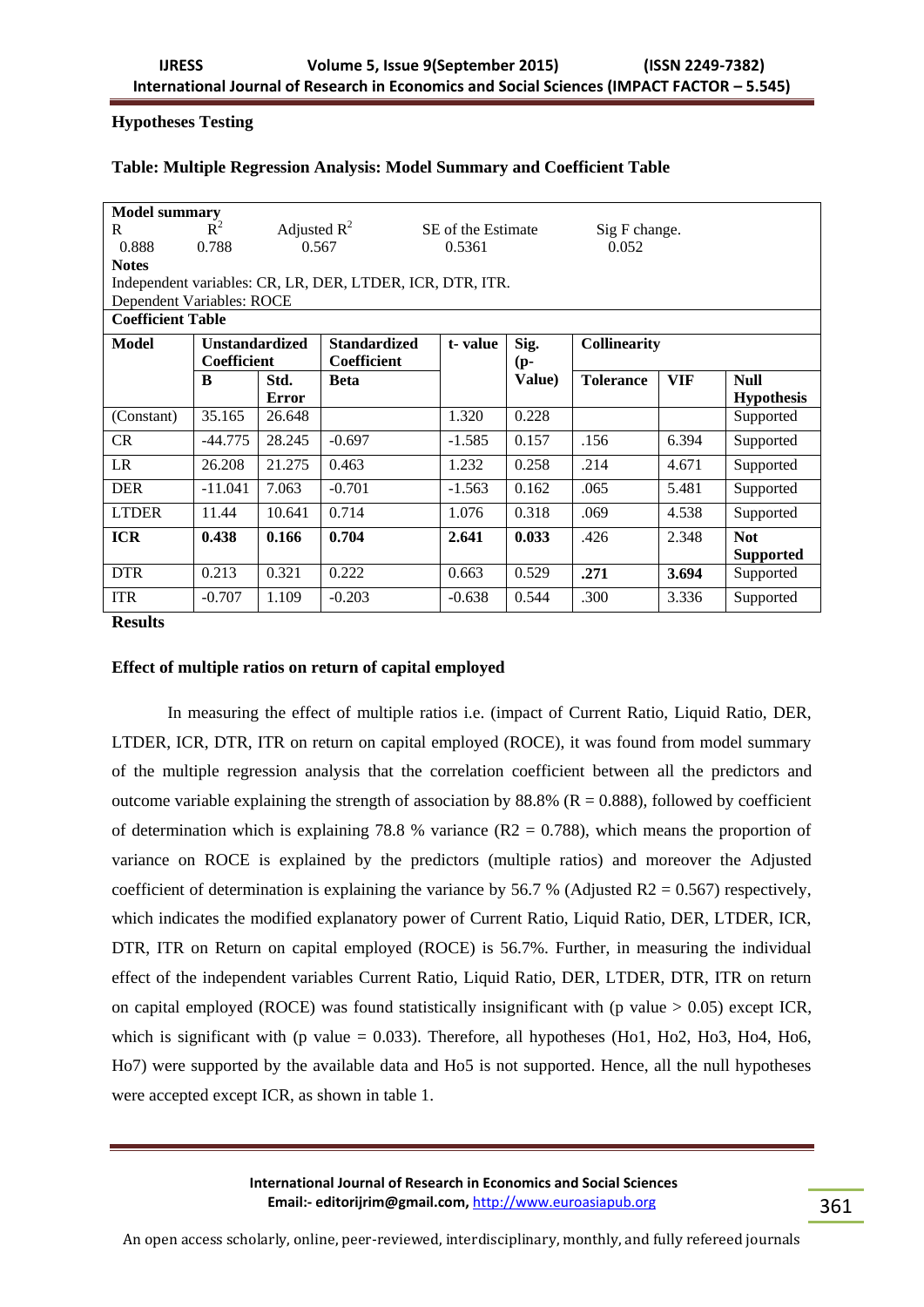# **Limitations of the study**

- $\triangleright$  The current study mainly based on secondary data.
- $\triangleright$  In the present study all the aspects of financial performance are not taken into account.
- $\triangleright$  The data has been arranged as per their own requirements.
- $\triangleright$  The present study covers the period of fifteen years only.
- $\triangleright$  This study gives the insight of HPCL only.
- $\triangleright$  In this study, researcher does not compare the financial analysis with other firm of the petroleum industry.

# **Abbreviations**

 $CR = Current Ratio$ 

- QR = Quick Ratio
- DER = Debt Equity Ratio
- LTDER = Long Term Debt Equity Ratio
- ICR = Interest Coverage Ratio
- DTR = Debtors Turnover Ratio
- ITR = Inventory Turnover Ratio
- PR = Proprietary Ratio
- ROCE = Return on Capital Employed
- OPR = Operating Profit Ratio
- PBIT = Profit before Interest and Tax
- $GPR = Gross Profit Ratio$
- NPR = Net Profit Ratio
- ITR = Inventory Turnover Ratio
- DTR = Debtors Turnover Ratio

IVR = Investment Turnover Ratio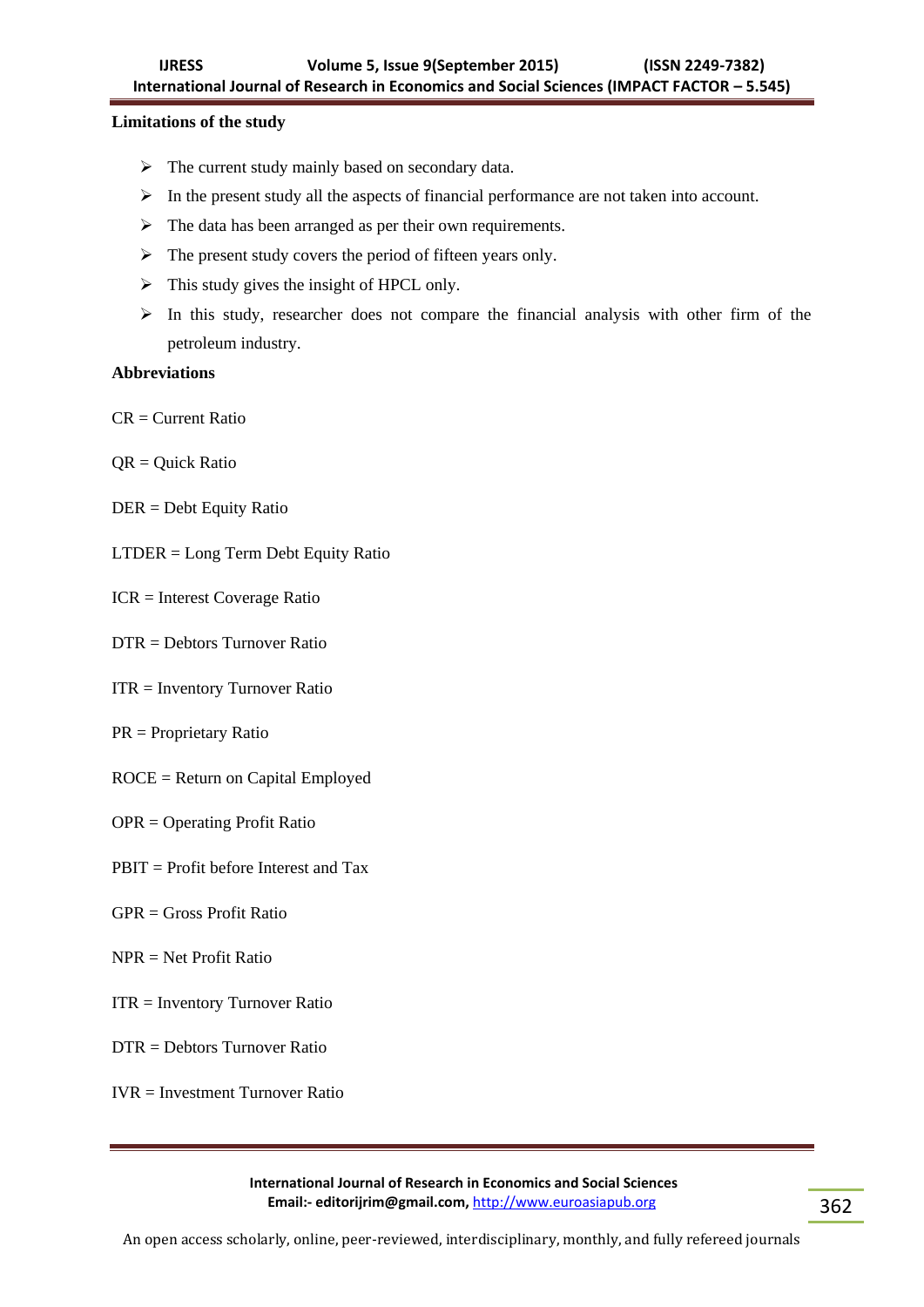# FATR = Fixed Assets Turnover Ratio

TATR = Total Assets Turnover Ratio

ATR = Asset Turnover Ratio

## **Conclusion and Suggestions**

The present study reveals that HPCL came into existence with the objectives of earning profit on one side and rendering the services towards society on the other side. However, an analysis of financial performance shows that the company's ability to meet its current obligations is not satisfactory. Meanwhile, the management of company should focus on profitability. In the case of profitability ratios researcher found a very high fluctuations. In the light of above conclusion it is suggested that company should pay attention towards the management of liquidity position also. The current and quick ratios were not found with the standards norms of the liquidity ratio. The company may either increase its current assets or reduce current liabilities. In order to enhance the profitability the management should focus on to control cost of sales and other direct and indirect expenses. Moreover, to improve the operating efficiency of the company the management should focus on turnover ratios.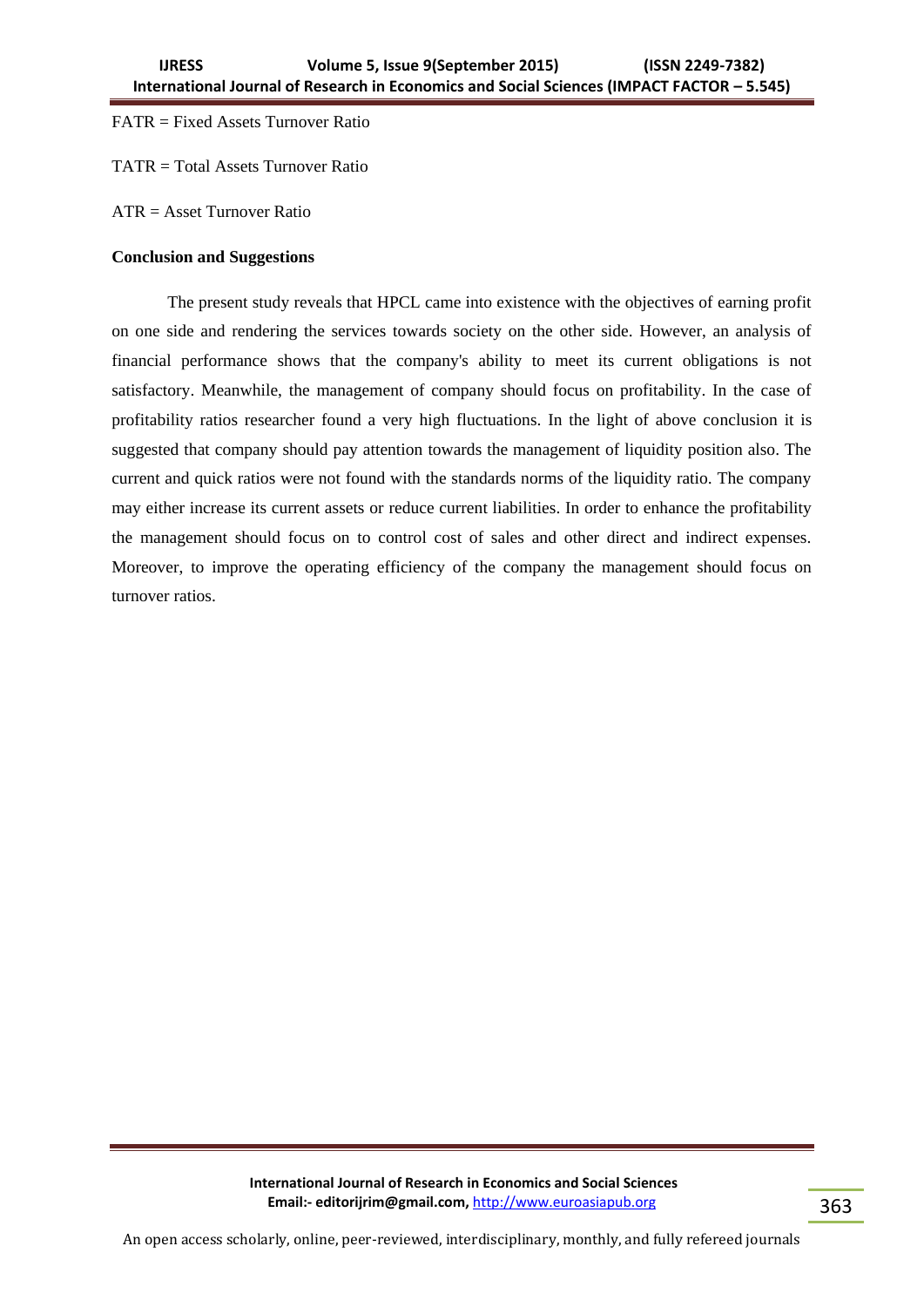# **REFERENCES**

SugandharajKulkarni (2011). A Study on fundamental Analysis of ONGC.ZENITH International Journal of Multidisciplinary Research, 1(8), pp383-392.

ArttaBandhu Jena (2015)."Profitabiity Analysis: A Study of Hindustan Petroleum Corporation Limited" International Journal of Research and Development - A Management Review. 4(1), pp125- 132.

Pratik P. Valand (2014). The challenges and future prospects of India's petroleum products refineries.Indian Journal of Applied Research, 4(6),pp 69-70.

Yameen, M., & Ahmad, I. "Impact of Corporate Governance Practices on Financial Performance of Hindustan Petroleum Corporation Limited", International Journal of Advancements in Research & Technology, Volume 4, Issue 2, February -2015, pp 135-148.

Singh, A. P. H., & Kumar, A. P. P. (2014). Capital Structure Analysis of Oil Industry–An Empirical Study of HPCL, LOCL & BPCL (INDIA). International Journal of Research in Finance and Marketing, 4(6), pp18-25.

Agarwal, A., (2013). "Financial Performance of Reliance Industries Limited", International Journal of Applied Financial Management Perspectives. Volume 2, Number 3, July – September 2013, pp 573- 577.

Khan, M., Y & Jain, P., K (2005).Financial Management. Tata McGraw-Hill Publishing Company Limited. New Delhi.

Burca, AM., &Batrinca G., (2014). "The Determinants of Financial Performance in Romanian Insurance Market", International Journal of Academic Research in Accounting, Finance and Management Sciences. Volume 4, Number 1, January 2014 pp 299-308.

Pandey, I, M., (2005). "Financial Management", 5th Edition, Vikas Publishing House Pvt Ltd. New Delhi.

Bansal, R., (2014)."A Comparative Financial Study: Evidence from Selected Indian Retail Companies", Journal of Finance and Investment Analysis. Vol.3, No.3, November 2014, pp 13-35.

Chandra, P., (2006). Financial Management Theory and Practice. Tata McGraw-Hill Publishing Company Limited. New Delhi.